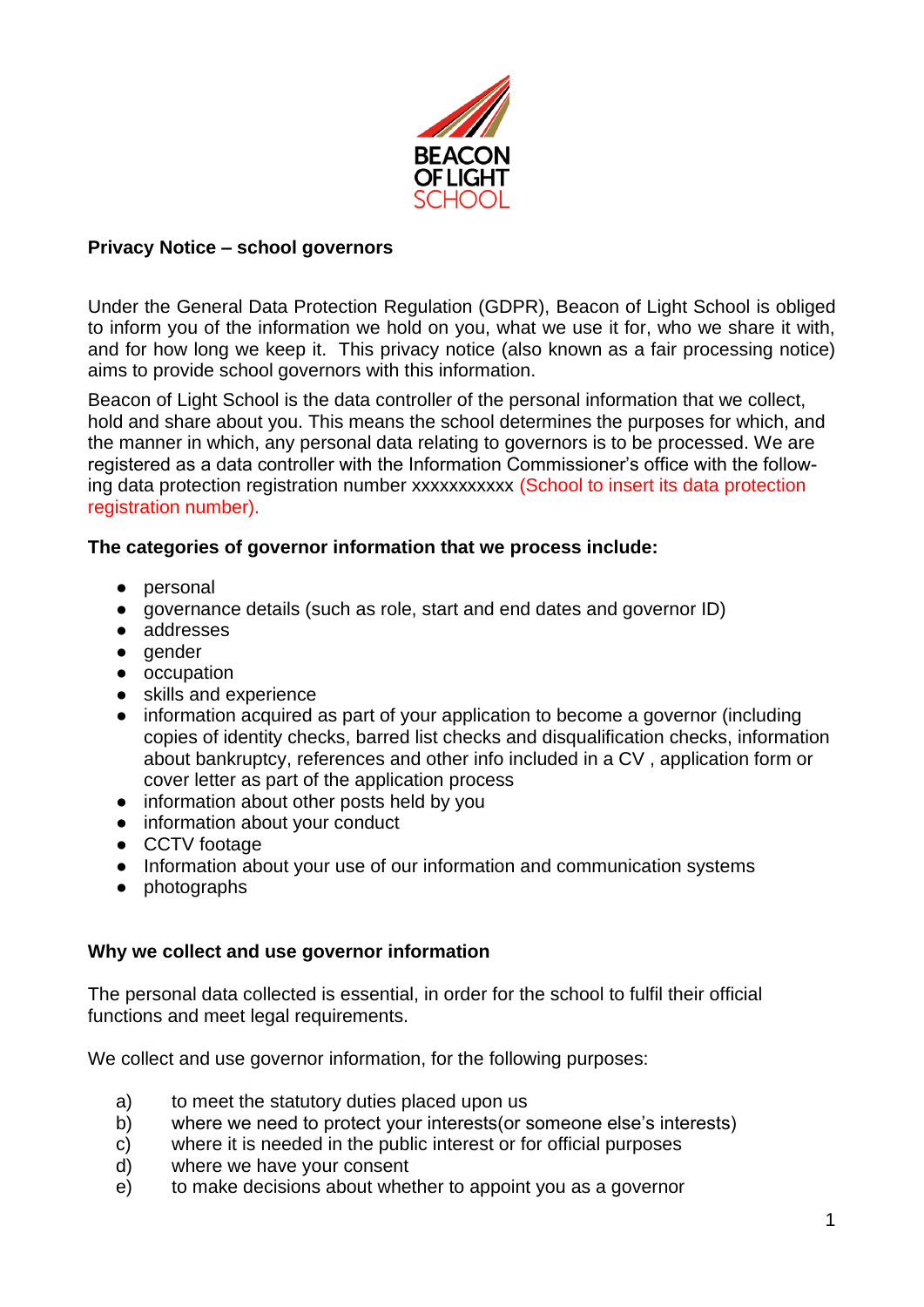- f) making decisions about your continued appointment as a governor
- g) dealing with the processes for the election of governors
- h) complying with our safeguarding obligations
- i) financial information such as expenses
- j) complying with health and safety obligations
- k) sending you communications connected to your role as a governor
- l) for the purposes of undertaking governance reviews

Our lawful basis for collecting and processing your personal information is defined under Article 6(1) of the GDPR, and the following sub-paragraphs apply:

a) Data subject gives consent for one or more specific purposes.

c) the processing is necessary to comply with the legal obligations of the school.

All maintained school governing bodies, under [section 538 of the Education](http://www.legislation.gov.uk/ukpga/1996/56/section/538)  [Act 1996](http://www.legislation.gov.uk/ukpga/1996/56/section/538) have a legal duty to provide the governance information as detailed above.

e) the processing is necessary for tasks in the public interest or exercise of official authority vested in the controller.

Our lawful basis for collecting and processing special category information is defined under Article 9(2) of the GDPR and the following sub-paragraphs in Article 9(2) of the GDPR apply:

- a) The data subject has given explicit consent to the processing
- b) the processing is necessary for the purposes of carrying out the obligations exercising specific rights of the school.
- g) Processing is necessary for reasons of substantial public interest

A full breakdown of the information we collect on school governors and the lawful basis can be requested from the school office.

Where we have obtained your consent to use your personal data, this can be withdrawn at any time. We will make this clear to you when we ask for your consent and we will explain how consent can be withdrawn.

Some of the reasons listed above for collecting and using pupils' personal data overlap, and there may be several grounds which justify our use of this data.

# **Collecting governor information**

We collect personal information via contact forms and online applications.

Governor data is essential for the school's operational use. Whilst the majority of personal information you provide to us is mandatory, some of it may be requested on a voluntary basis. In order to comply with GDPR, we will inform you at the point of collection, whether you are required to provide certain information to us or if you have a choice in this.

# **Storing governor information**

We have robust data protection policies and procedures in place to protect the personal information that we hold, which are regularly reviewed. Further information about our data protection polices can be found on our website or by contacting the school office.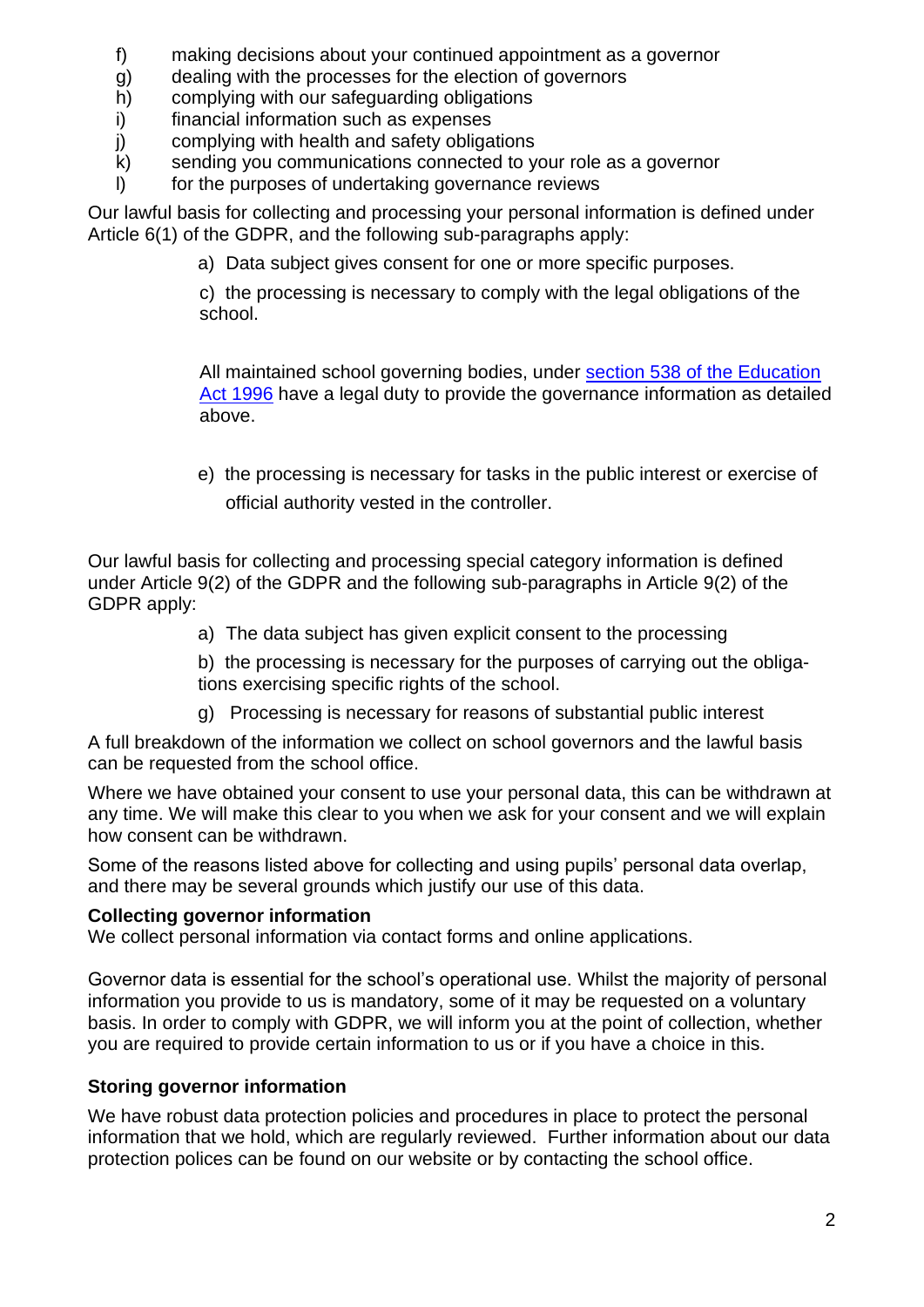Full details of data retention periods adopted by Beacon of Light School can be found in the Disposal of Record Schedule, by contacting the school office.

**Gateshead DPO team have prepared a Disposal of Records Schedule, which schools may wish to adopt. The Schedule includes recommended retention periods for the different record series created by and maintained by schools as set out in the IRMS Information Management Toolkit for schools Version 5 1 February 2016. Please click on the link below for more information** 

### **Who we share governor information with**

We share information about school governors with:

- Gateshead Council Education department
- The Department for Education (DfE)
- The school's ICT provider
- Legal advisers
- The Police or other law enforcement agencies (if there is a legal basis to do so)
- The Disclosure and Barring Service

We do not share information about our governors with anyone without consent unless the law and our policies allow us to do so.

### **Department for Education**

The DfE collects personal data from educational settings and local authorities. We are required to share information about our governors with the DfE under section 538 of the Education Act 1996.

All data is entered manually on the GIAS system and held by DfE under a combination of software and hardware controls which meet the current government security policy [framework.](https://www.gov.uk/government/publications/security-policy-framework)

The governor data that we lawfully share with the DfE via GIAS:

- will increase the transparency of governance arrangements
- will enable schools and the department to identify more quickly and accurately individuals who are involved in governance and who govern in more than one context
- allows the department to be able to uniquely identify an individual and in a small number of cases conduct checks to confirm their suitability for this important and influential role

## **Data collection requirements**

To find out more about the requirements placed on us by the DfE including the data that we share with them, please use the hyerlink below

<https://www.gov.uk/government/news/national-database-of-governors>

**Please Note:** Some of personal data items are not publically available and are encrypted within the GIAS system. Access is restricted to a small number of DfE staff who need to